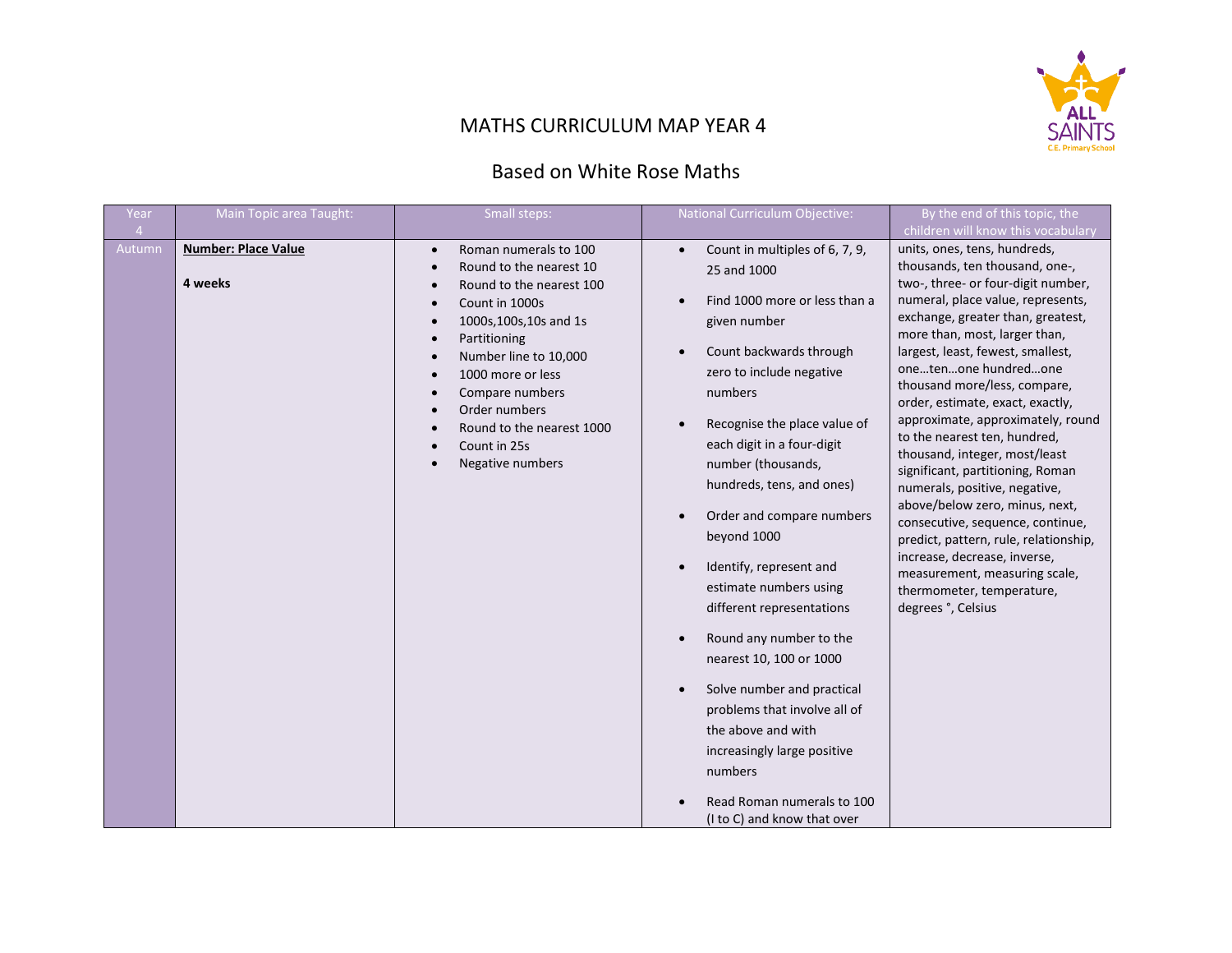| <b>Number: Addition and Subtraction</b><br>3 weeks              | Add and Subtract 1s, 10s, 100s<br>$\bullet$<br>and 1000s<br>Add two 4-digit numbers- no<br>$\bullet$<br>exchange<br>Add two 4-digit numbers -one<br>$\bullet$<br>exchange<br>Add two 4-digit numbers -<br>$\bullet$<br>more than one exchange<br>Subtract two 4-digit numbers<br>$\bullet$<br>- no exchange<br>Subtract two 4-digit numbers<br>$\bullet$<br>- one exchange<br>Subtract two 4-digit numbers<br>$\bullet$<br>- more than one exchange<br><b>Efficient subtraction</b><br>$\bullet$<br>Estimate answers<br>$\bullet$<br>Checking strategies<br>$\bullet$ | time, the numeral system<br>changed to include the<br>concept of zero and place<br>value.<br>Add and subtract numbers<br>$\bullet$<br>with up to 4 digits using the<br>formal written methods of<br>columnar addition and<br>subtraction where<br>appropriate<br>Estimate and use inverse<br>operations to check answers<br>to a calculation<br>Solve addition and subtraction<br>two-step problems in<br>contexts, deciding which<br>operations and methods to<br>use and why | units, ones, tens, hundreds,<br>thousands, one-, two-, three- or<br>four-digit number, numeral, place<br>value, represents, exchange, add,<br>addition, more, plus, increase, sum,<br>total, altogether, subtract,<br>subtraction, take (away), minus,<br>decrease, leave, how many are<br>left/left over? difference between,<br>equals, sign, is the same as, tens<br>boundary, hundreds boundary,<br>inverse, efficient, estimate, check |
|-----------------------------------------------------------------|-----------------------------------------------------------------------------------------------------------------------------------------------------------------------------------------------------------------------------------------------------------------------------------------------------------------------------------------------------------------------------------------------------------------------------------------------------------------------------------------------------------------------------------------------------------------------|--------------------------------------------------------------------------------------------------------------------------------------------------------------------------------------------------------------------------------------------------------------------------------------------------------------------------------------------------------------------------------------------------------------------------------------------------------------------------------|---------------------------------------------------------------------------------------------------------------------------------------------------------------------------------------------------------------------------------------------------------------------------------------------------------------------------------------------------------------------------------------------------------------------------------------------|
| <b>Measurement: Length and</b><br>Perimeter<br>1 week           | Kilometers<br>$\bullet$<br>Perimeter on a grid<br>$\bullet$<br>Perimeter of a rectangle<br>$\bullet$<br>Perimeter of rectilinear<br>$\bullet$<br>shapes                                                                                                                                                                                                                                                                                                                                                                                                               | Convert between different<br>units of measure [for<br>example, kilometre to metre;<br>hour to minute]<br>Measure and calculate the<br>perimeter of a rectilinear<br>figure (including squares) in<br>centimetres and metres                                                                                                                                                                                                                                                    | measure, measurement, distance,<br>size, compare, unit, standard unit,<br>metric unit, measuring scale,<br>division, guess, estimate,<br>approximately, length, width,<br>height, depth, breadth, edge,<br>perimeter, rectilinear, rectangle,<br>square, kilometre (km), metre (m),<br>centimetre (cm), millimetre (mm),<br>ruler, metre stick, tape measure                                                                                |
| <b>Number: Multiplication and</b><br><b>Division</b><br>3 weeks | Multiply by 10<br>$\bullet$<br>Multiply by 100<br>$\bullet$<br>Divide by 10<br>$\bullet$<br>Divide by 100<br>$\bullet$<br>Multiply by 1 and 0<br>$\bullet$<br>Divide by 1 and itself<br>$\bullet$<br>Multiply and divide by 6<br>6 times table and division<br>facts                                                                                                                                                                                                                                                                                                  | Recall multiplication and<br>division facts for<br>multiplication tables up to 12<br>$\times$ 12<br>Use place value, known and<br>derived facts to multiply and<br>divide mentally, including:                                                                                                                                                                                                                                                                                 | lots of, groups of, times, multiply,<br>multiplication, multiplied by<br>multiple of, product, repeated<br>addition, array, row, column,<br>double, halve, half, equal groups of,<br>divide, division, divided by, divided<br>into, remainder<br>factor, quotient, divisible by,<br>inverse, partition, ones, tens,<br>hundreds, thousands, place, place                                                                                    |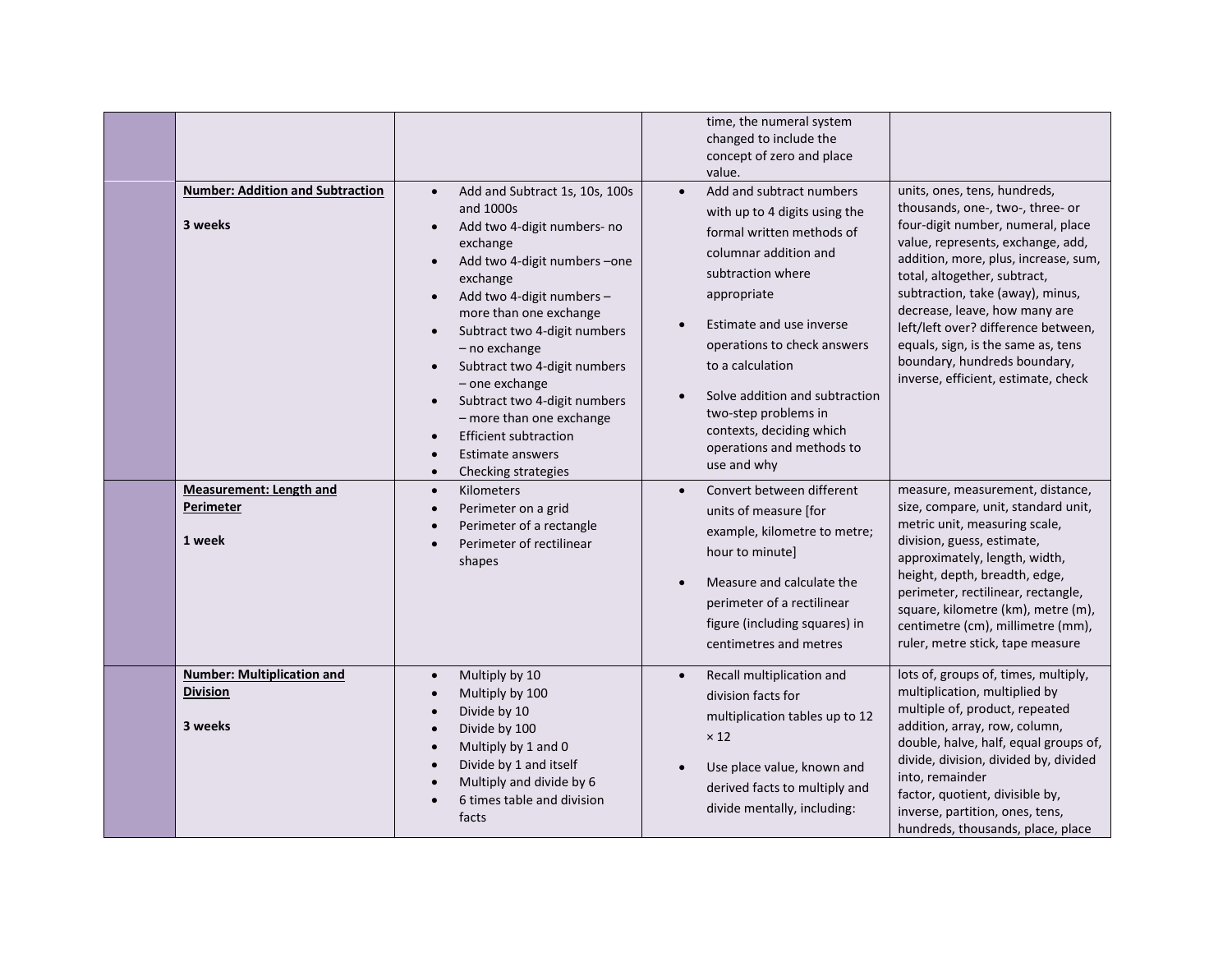|        |                                                                 | Multiply and divide by 9<br>$\bullet$<br>9 times table and division<br>facts<br>Multiply and divide by 7<br>7 times table and division<br>facts                                                                                                                                                                                                                                                                                                 | multiplying by 0 and 1;<br>dividing by 1; multiplying<br>together three numbers<br>Solve problems involving<br>multiplying and adding,<br>including using the<br>distributive law to multiply<br>two digit numbers by one<br>digit, integer scaling problems<br>and harder correspondence<br>problems such as n objects<br>are connected to m objects.<br>Count in multiples of 6, 7, 9,<br>25 and 1000                                                                                   | value, digit                                                                                                                                                                                                                                                                                                                                                                                 |
|--------|-----------------------------------------------------------------|-------------------------------------------------------------------------------------------------------------------------------------------------------------------------------------------------------------------------------------------------------------------------------------------------------------------------------------------------------------------------------------------------------------------------------------------------|-------------------------------------------------------------------------------------------------------------------------------------------------------------------------------------------------------------------------------------------------------------------------------------------------------------------------------------------------------------------------------------------------------------------------------------------------------------------------------------------|----------------------------------------------------------------------------------------------------------------------------------------------------------------------------------------------------------------------------------------------------------------------------------------------------------------------------------------------------------------------------------------------|
| Spring | <b>Number: Multiplication and</b><br><b>Division</b><br>3 weeks | 11 and 12 times tables<br>$\bullet$<br>Multiply 3 numbers<br>$\bullet$<br>Factor pairs<br>$\bullet$<br><b>Efficient multiplication</b><br>$\bullet$<br>Written methods<br>$\bullet$<br>Multiply 2-digits by 1-digit<br>$\bullet$<br>Multiply 3-digit by 1-digit<br>$\bullet$<br>Divide 2-digits by 1-digit (1)<br>$\bullet$<br>Divide 2-digit by 1-digit (2)<br>Divide 3-digits by 1-digit<br>$\bullet$<br>Correspondence problems<br>$\bullet$ | Recall multiplication and<br>$\bullet$<br>division facts for<br>multiplication tables up to 12<br>$\times$ 12<br>Use place value, known and<br>derived facts to multiply and<br>divide mentally, including:<br>multiplying by 0 and 1;<br>dividing by 1; multiplying<br>together three numbers<br>Recognise and use factor pairs<br>and commutativity in mental<br>calculations<br>Multiply two-digit and three-<br>digit numbers by a one-digit<br>number using formal written<br>layout | lots of, groups of, times, multiply,<br>multiplication, multiplied by,<br>multiple of, product, repeated<br>addition, array, row, column,<br>double, halve, half, equal groups of,<br>divide, division, divided by, divided<br>into, remainder<br>factor, quotient, divisible by,<br>dividend, divisor, inverse, partition,<br>ones, tens, hundreds, thousands,<br>place, place value, digit |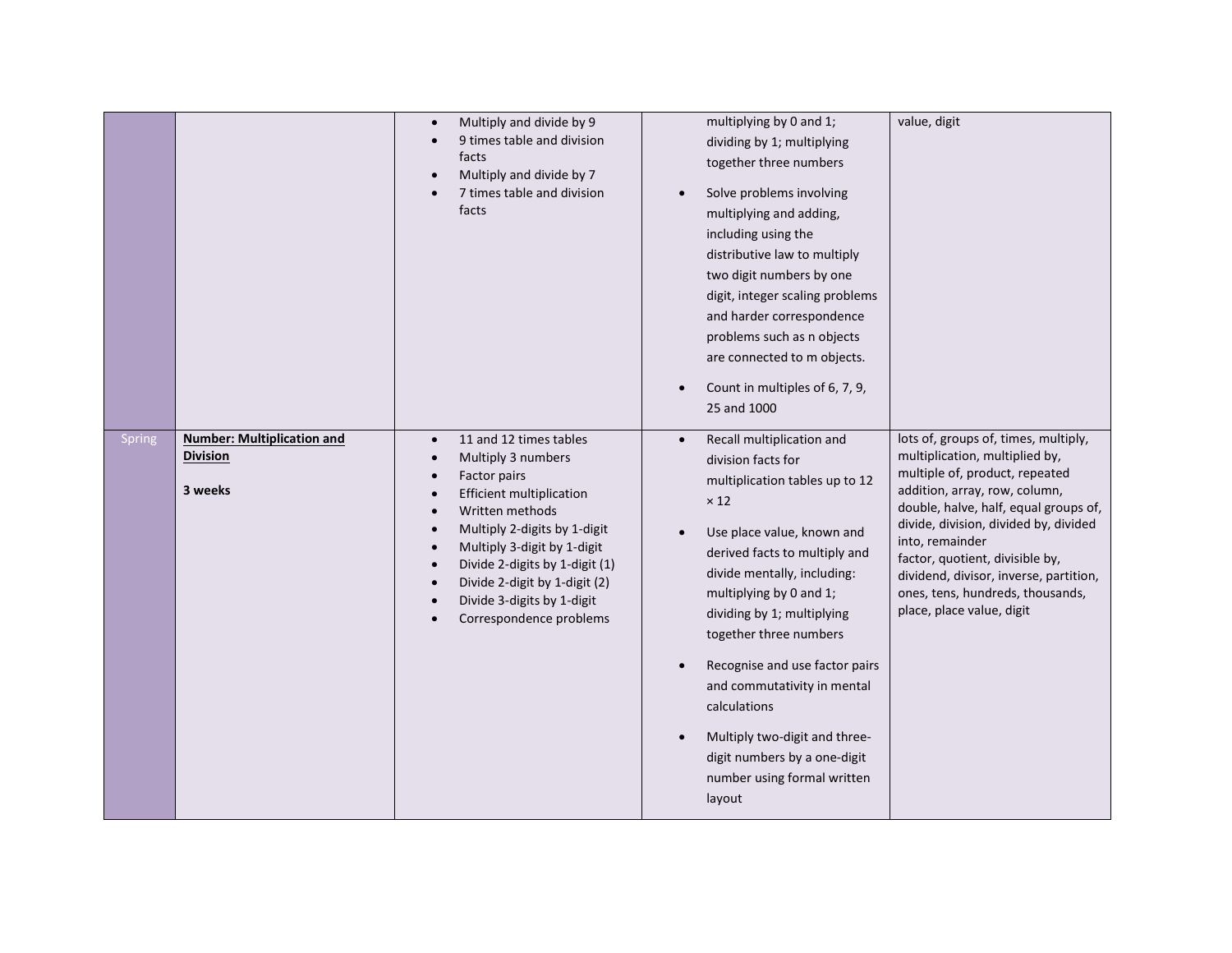|                                     |                                                                                                                                                                                                                                                                                                                                                                                                                     | Solve problems involving<br>$\bullet$<br>multiplying and adding,<br>including using the<br>distributive law to multiply<br>two digit numbers by one<br>digit, integer scaling problems<br>and harder correspondence<br>problems such as n objects<br>are connected to m objects.                                                                                                                                                                                                                                         |                                                                                                                                                                                                                                                                                                         |
|-------------------------------------|---------------------------------------------------------------------------------------------------------------------------------------------------------------------------------------------------------------------------------------------------------------------------------------------------------------------------------------------------------------------------------------------------------------------|--------------------------------------------------------------------------------------------------------------------------------------------------------------------------------------------------------------------------------------------------------------------------------------------------------------------------------------------------------------------------------------------------------------------------------------------------------------------------------------------------------------------------|---------------------------------------------------------------------------------------------------------------------------------------------------------------------------------------------------------------------------------------------------------------------------------------------------------|
| <b>Measurement: Area</b><br>1 week  | What is area?<br>$\bullet$<br>Counting squares<br>$\bullet$<br>Making shapes<br>$\bullet$<br>Comparing area<br>$\bullet$                                                                                                                                                                                                                                                                                            | Find the area of rectilinear<br>shapes by counting squares                                                                                                                                                                                                                                                                                                                                                                                                                                                               | area, covers, surface, boundary,<br>array, rows, column, equal squares,<br>rectilinear, compare                                                                                                                                                                                                         |
| <b>Number: Fractions</b><br>4 weeks | What is a fraction?<br>$\bullet$<br>Equivalent fractions (1)<br>$\bullet$<br>Equivalent fractions (2)<br>$\bullet$<br>Fractiosn grater than 1<br>$\bullet$<br>Count in fractions<br>$\bullet$<br>Add 2 or more fractions<br><b>Subtract 2 fractions</b><br>Subtract from whole amounts<br>$\bullet$<br>Calculate fractions of a<br>$\bullet$<br>quantity<br>Problem solving - calculate<br>$\bullet$<br>quantities. | Recognise and show, using<br>$\bullet$<br>diagrams, families of common<br>equivalent fractions<br>Count up and down in<br>hundredths; recognise that<br>hundredths arise when<br>dividing an object by one<br>hundred and dividing tenths<br>by ten.<br>Solve problems involving<br>increasingly harder fractions<br>to calculate quantities, and<br>fractions to divide quantities,<br>including non-unit fractions<br>where the answer is a whole<br>number<br>Add and subtract fractions<br>with the same denominator | part, equal parts, fraction, one<br>whole, half, quarter, eighth, third,<br>sixth, fifth, tenth, twentieth,<br>proportion, in every, for every,<br>decimal, decimal fraction, decimal<br>point, decimal place, units, ones,<br>tenths, hundredths, numerator,<br>denominator, equivalent, divided<br>by |
| <b>Number: Decimals</b>             | Recognise tenths and<br>hundredths                                                                                                                                                                                                                                                                                                                                                                                  | Recognise and write decimal                                                                                                                                                                                                                                                                                                                                                                                                                                                                                              | Tenths, hundredths, decimal,<br>decimal point, decimal place, place                                                                                                                                                                                                                                     |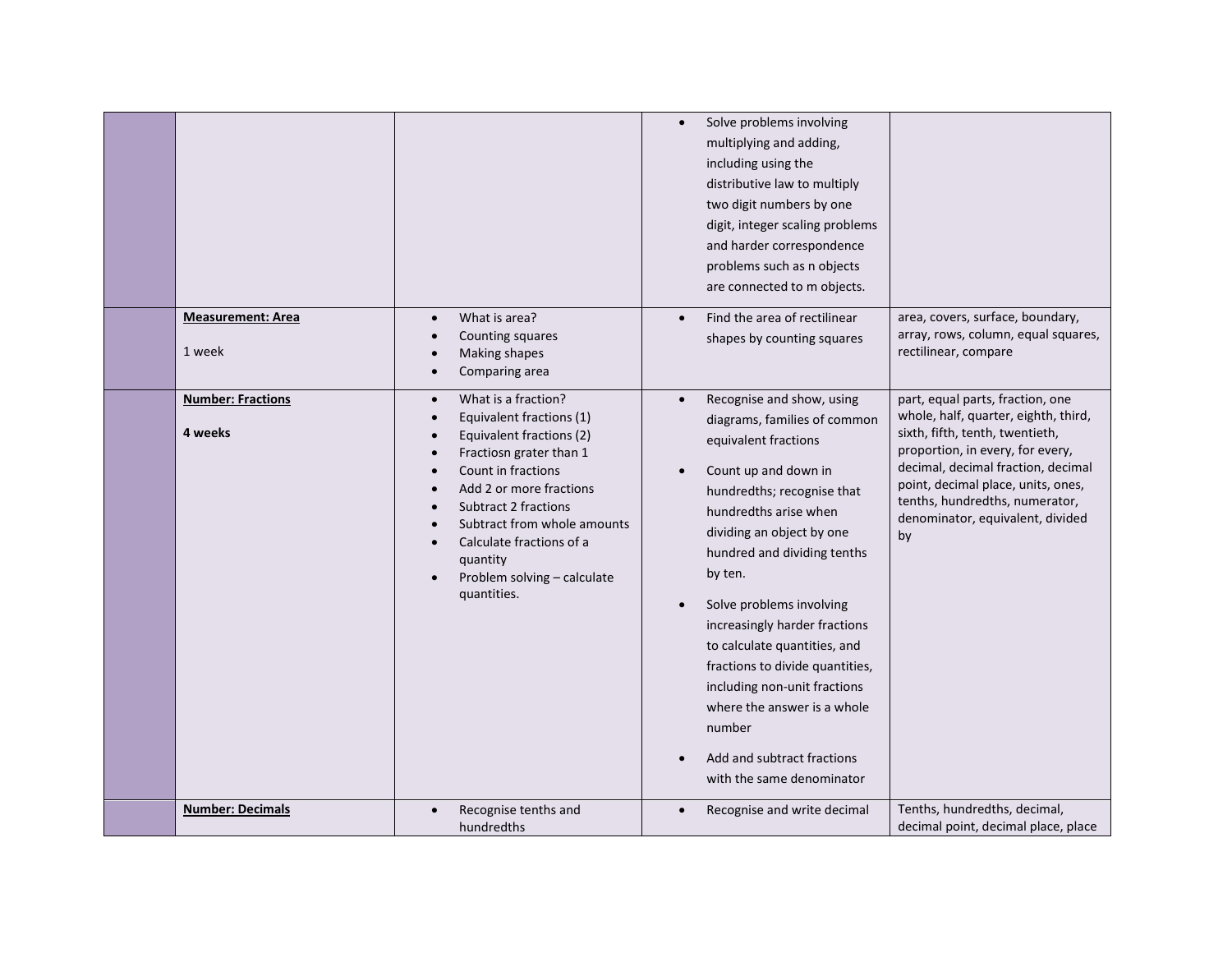|        | 3 weeks                            | Tenths as decimals<br>$\bullet$<br>Tenths on a place value grid<br>Tenths on a number line<br>Divide 1-digit by 10<br>Divide 2-digits by 10<br>Hundredths<br>Hundredths on a place value<br>grid<br>Divide 1 or 2-digits by 100<br>$\bullet$ | equivalents of any number of<br>tenths or hundredths<br>Find the effect of dividing a<br>$\bullet$<br>one- or two-digit number by<br>10 and 100, identifying the<br>value of the digits in the<br>answer as ones, tenths and<br>hundredths<br>Solve simple measure and<br>money problems involving<br>fractions and decimals to two<br>decimal places.<br>Convert between different<br>units of measure [for<br>example, kilometre to metre]              | value, divide, dividing, division                                                                                                                                                           |
|--------|------------------------------------|----------------------------------------------------------------------------------------------------------------------------------------------------------------------------------------------------------------------------------------------|-----------------------------------------------------------------------------------------------------------------------------------------------------------------------------------------------------------------------------------------------------------------------------------------------------------------------------------------------------------------------------------------------------------------------------------------------------------|---------------------------------------------------------------------------------------------------------------------------------------------------------------------------------------------|
| Summer | <b>Number: Decimals</b><br>2 weeks | Make a whole<br>$\bullet$<br>Write decimals<br>Compare decimals<br>Order decimals<br>Round decimals<br>Halves and quarters                                                                                                                   | Recognise and write decimal<br>$\bullet$<br>equivalents to $\frac{1}{4}$ , $\frac{1}{2}$ , $\frac{3}{4}$<br>Find the effect of dividing a<br>one- or two-digit number by<br>10 and 100, identifying the<br>value of the digits in the<br>answer as ones, tenths and<br>hundredths<br>Round decimals with one<br>decimal place to the nearest<br>whole number<br>Compare numbers with the<br>same number of decimal<br>places up to two decimal<br>places. | Whole, decimal, decimal point,<br>decimal place, compare, order,<br>round, to the nearest, half, hlaves,<br>quarter, quarters, digits, ones,<br>tenths, hundredths, equivalent<br>fractions |
|        | <b>Measurement: Money</b>          | Pounds and pence<br>$\bullet$<br>Ordering money                                                                                                                                                                                              | Estimate, compare and<br>calculate different measures,                                                                                                                                                                                                                                                                                                                                                                                                    | Money, coin, pounds, pence, cost,<br>price, estimate, order, more than,                                                                                                                     |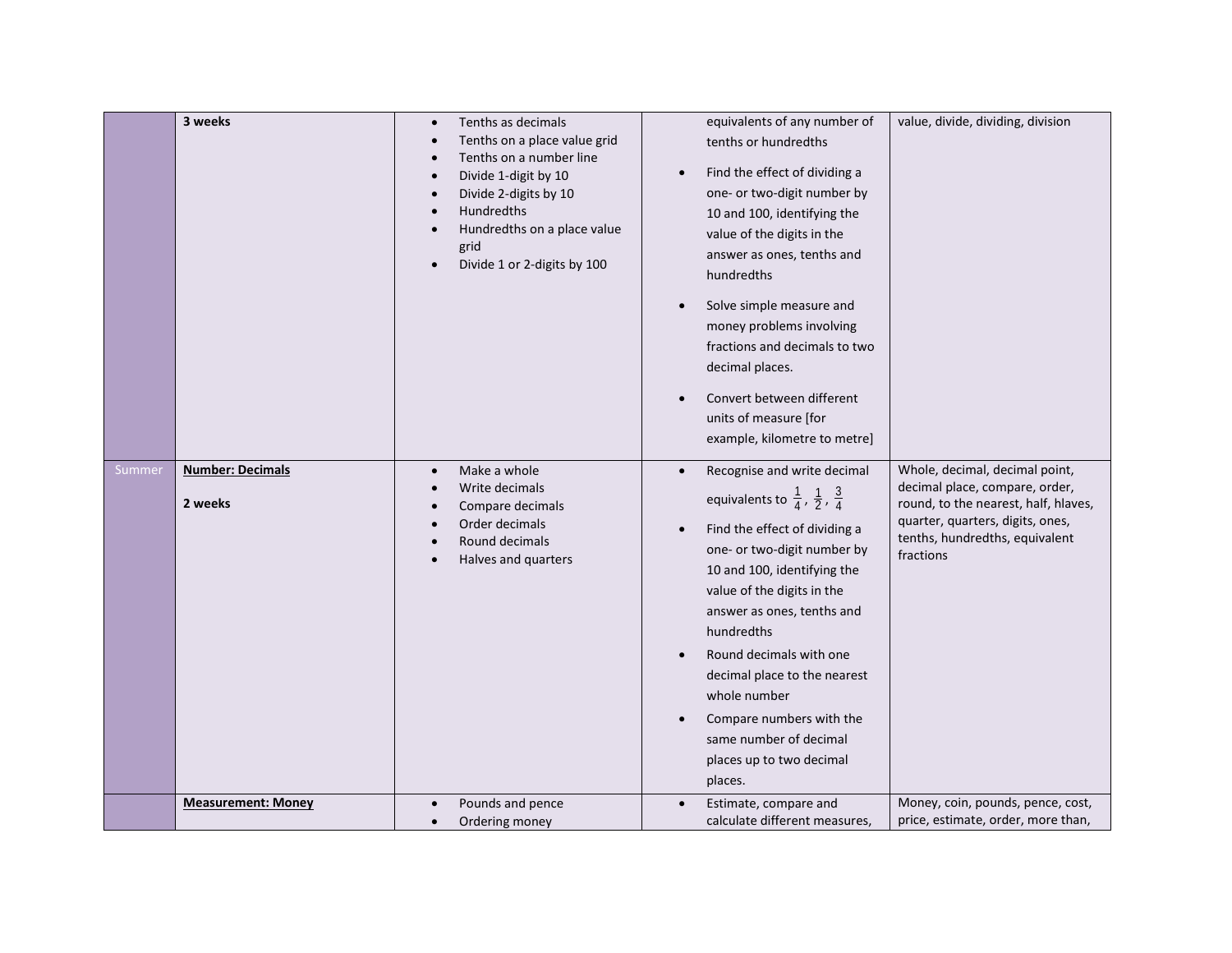| 2 weeks                                         | <b>Estimating money</b><br>Four operations                                                                                                                 | including money in pounds<br>and pence<br>Solve simple measure and<br>money problems involving<br>fractions and decimals to two<br>decimal places.                                                                                                                                     | greater than, less than, decimal<br>places, decimal points                                                                                                                                                                                                                                                                                                                                                                             |
|-------------------------------------------------|------------------------------------------------------------------------------------------------------------------------------------------------------------|----------------------------------------------------------------------------------------------------------------------------------------------------------------------------------------------------------------------------------------------------------------------------------------|----------------------------------------------------------------------------------------------------------------------------------------------------------------------------------------------------------------------------------------------------------------------------------------------------------------------------------------------------------------------------------------------------------------------------------------|
| <b>Measurement: Time</b><br>1 week              | Hours, minutes and seconds<br>$\bullet$<br>Years, months, weeks and<br>$\bullet$<br>days<br>Analogue to digital - 12 hour<br>Analogue to digital - 24 hour | Read, write and convert time<br>between analogue and digital<br>12- and 24-hour clocks<br>Solve problems involving<br>converting from hours to<br>minutes; minutes to seconds;<br>years to months; weeks to<br>days.                                                                   | time, days of week: Monday,<br>Tuesday, months of the year:<br>January, February, seasons:<br>spring, summer, autumn, winter,<br>day, week, fortnight, month, year,<br>leap year, decade, century,<br>millennium, weekend, birthday,<br>holiday, calendar, date, date of<br>birth, morning, afternoon, evening,<br>night                                                                                                               |
| <b>Statistics</b><br>2 weeks                    | Interpret charts<br>$\bullet$<br>Comparison, sum and<br>$\bullet$<br>difference<br>Introducing line graphs<br>$\bullet$<br>Line graphs                     | Interpret and present discrete<br>and continuous data using<br>appropriate graphical<br>methods, including bar charts<br>and time graphs.<br>Solve comparison, sum and<br>difference problems using<br>information presented in bar<br>charts, pictograms, tables and<br>other graphs. | count, tally, sort, survey,<br>questionnaire, data, graph, block<br>graph, pictogram, represent, group,<br>set, list, chart, bar chart, tally chart,<br>table, frequency table, time graph,<br>line graph, label, title, axis, axes,<br>scale, diagram, most popular, most<br>common, least popular, least<br>common, discrete data, continuous<br>data                                                                                |
| <b>Geometry: Properties of Shape</b><br>3 weeks | Identify angles<br>$\bullet$<br>Compare and order angles<br>Triangles<br>Quadrilaterals<br>Lines of symmetry                                               | Compare and classify<br>$\bullet$<br>geometric shapes, including<br>quadrilaterals and triangles,<br>based on their properties and<br>sizes<br>Identify acute and obtuse<br>angles and compare and order<br>angles up to two right angles                                              | line, curved, straight, side, vertex,<br>sort, regular, irregular, 2-D, two-<br>dimensional, circle, circular, semi-<br>circle, triangle, triangular,<br>equilateral triangle, isosceles<br>triangle, square, rectangle,<br>rectangular, oblong, pentagon,<br>pentagonal, hexagon, hexagonal,<br>heptagon, octagon, octagonal,<br>polygon, quadrilateral, lines of<br>symmetry, fold, mirror line,<br>reflection, reflect, horizontal, |